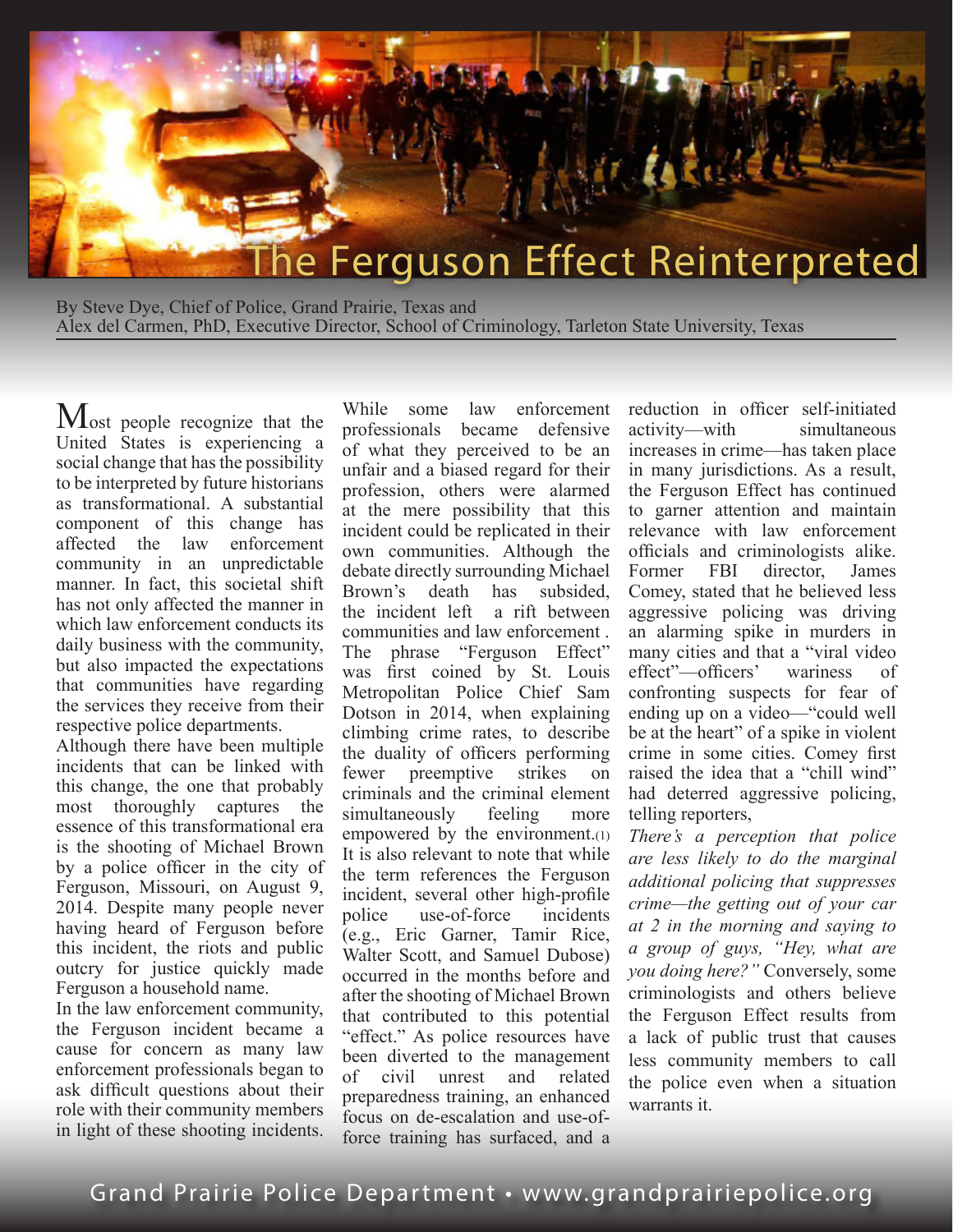

As University of Missouri-St. Louis criminologist Richard Rosenfeld stated, *When the perceived legitimacy of the police is in decline, community members take matters into their own hands, because they perceive that the police are simply not going to provide the kind of protection the community desires. (3)* With violent crime generally trending up over the last two years in an environment of increased racial tensions, it appears there might be merit in the concept of a Ferguson Effect in law enforcement, at least within the United States. Although it is difficult to find objective data substantiating a Ferguson Effect, early trends and after effects suggest its existence. The authors suggest that there are two schools of thought regarding the origins of the Ferguson Effect:

1. Officers are less inclined to engage in proactive policing due to fear of negative publicity, scrutiny, lack of support, or public condemnation, while the criminal element feels empowered and has become more brazen.

2. The public's trust in law enforcement has waned thus

causing them to be less likely to report crimes and ask for police assistance while being more likely to take matters into their own hands. Anecdotal evidence suggests that a blend of the two has taken place: officers, many times, seem to have become more reluctant to proactively engage in self-initiated activity, while the public's trust has also decreased in some communities. However, fully understanding the various dynamics involved requires a closer examination of all the aspects. These relevant aspects for law enforcement include failure to direct the narrative, generalization of police officers, leadership, use of force, and building equity prior to a crisis. Although not included in this list, it's important to also acknowledge the reality that police oversight, accountability, and community engagement serve as important components in the continuing efforts to professionalize law enforcement.

### **Failure to Direct the Narrative**

Law enforcement officers have been throwing footballs with kids for decades! Nonetheless, as a profession, law enforcement has historically done a terrible job of creating and directing an accurate narrative regarding the nature of policing. To better understand this obvious shortcoming, one must consider the possibility that many police officers have type A personalities and are committed to helping people and solving problems, then moving on to the next call or crisis. While this tendency allows officers to be efficient and effective, it has also had the negative side effect of not allowing for police officers to take the time to educate community members on the realities of the profession. It is a widely held belief by the public that most police officers spend the majority of their time in the enforcement mode, writing citations and making arrests, when the reality is the majority of police work revolves around problem-solving and improving the quality of life for community members. It is critical for police departments to embrace the use of social media to take control of their agencies' public images and direct the narrative of the law enforcement profession in lieu of leaving it to the media and others to tell the story.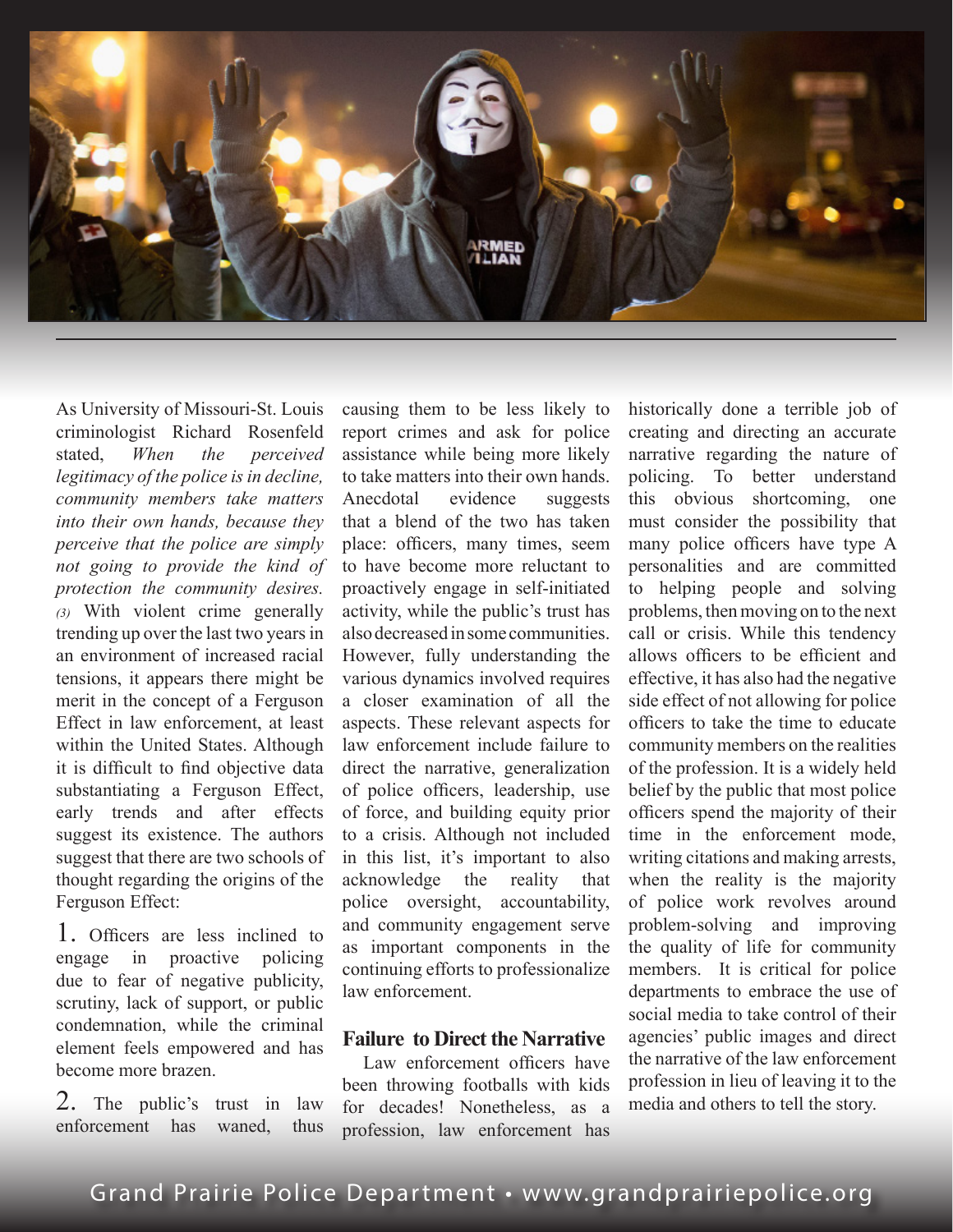

The media inclination to cover useof-force incidents, such as with the prolific coverage of Ferguson, has influenced the perception of the general public. However, enhanced and proactive use of social media and concerted efforts to improve relationships with media partners in order to regularly push positive outcome stories has already resulted in an improved perception for many departments.

## **Generalization of Police Officers**

The Ferguson Effect seems to have furthered a generalization that all police departments and officers are the same regardless of agency, geographic location, past history, adherence to best practices, level of training, or departmental philosophies. As an analogy, if one goes out to eat and receives poor service or bad food then that person will remember that experience when and if they choose to return to that restaurant. If the same person goes out to eat the next week at a different restaurant, then the previous negative experience will not be relevant since it is not the same restaurant. Why is this? It's simple, of course. The two dining

experiences occurred at different restaurants and will be seen by the patron as completely separate and distinct experiences. However, in policing, this distinction does not usually exist in peoples' minds. Why not? The potential answer is relatively simple—regardless of department or location, police uniforms look very similar, so people unconsciously link officers all together. Therefore, when a high-profile event occurs in one city, the public might attribute this type of event to many other police agencies (based on similar outward appearances of officers) in terms of policies, training, expectations, levels of service, and accountability. As a result, law enforcement is often only as strong or credible as the weakest agency, which places a responsibility on every law enforcement executive to ensure that his or her agency is not only adhering to minimally acceptable standards, but also embracing and demonstrating best practices.

#### **Leadership**

A recent Pew Research Center survey, conducted by the National Police Research Platform of almost 8,000 police officers from departments with at least 100 officers, rendered some interested findings, which included the following from the respondents:

•86 percent say fatal encounters between police and blacks have made policing harder

•93 percent have become more concerned about their safety

•76 percent have been more reluctant to use force.

•75 percent believe interactions between police and blacks have become more tense

•72 percent have become less willing to stop and question people who seem suspicious(4)

This Pew research may support the theory that a Ferguson Effect does, in fact, exist. Law enforcement leaders must understand that part of this effect is the toll that constant scrutiny of police officers takes on frontline personnel. Consider the level of frustration for the vast majority of police officers who are noble men and women and dedicate themselves to the difficult task of protecting and serving people while, at times, being verbally abused and physically attacked by some of those they serve.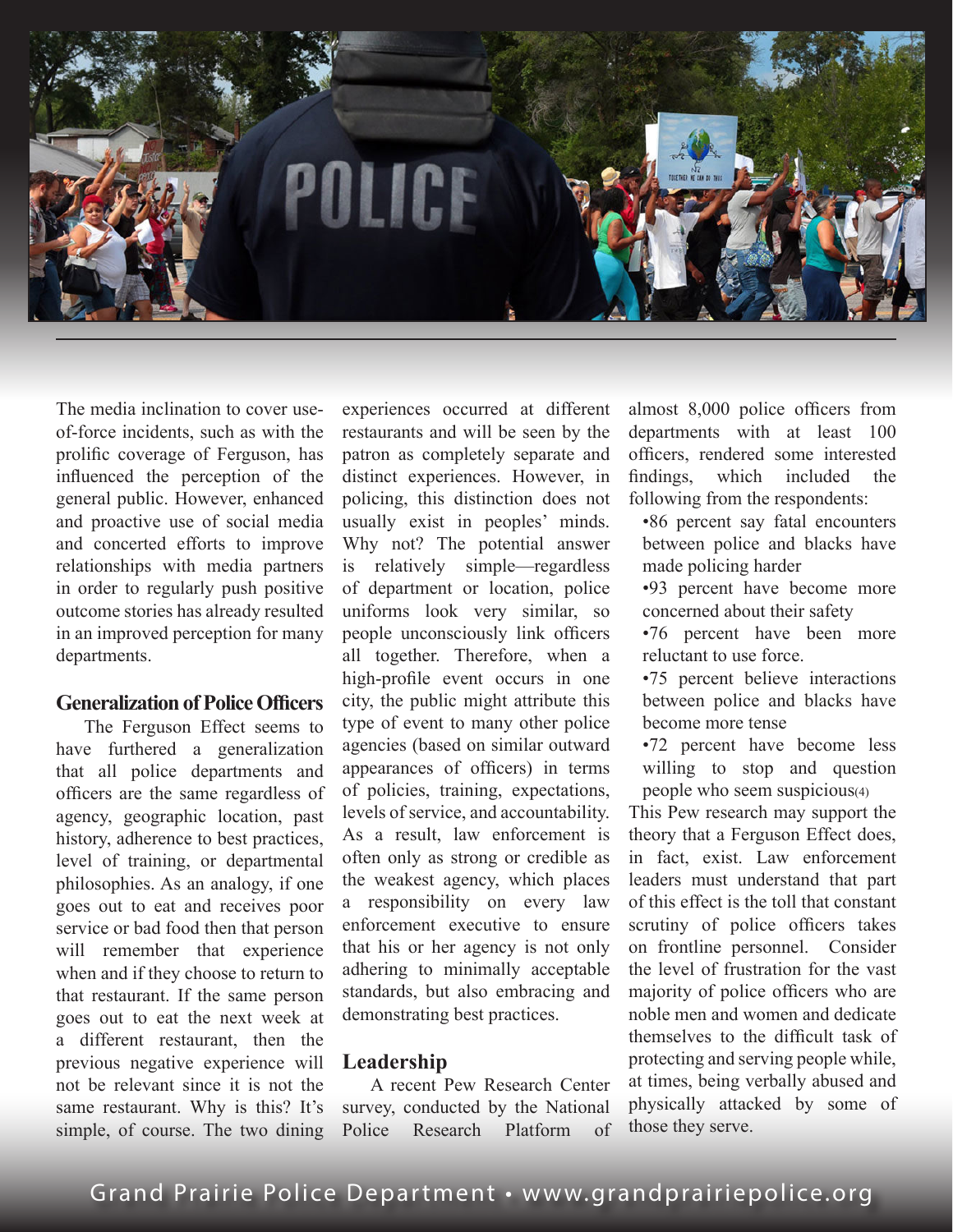

It is imperative for police leaders to constantly communicate with their officers and reassure them that most people are good people who support the officers and are counting on them to remain proactive in preventing and deterring crime and apprehending offenders.

Another result from Ferguson has been officers' hesitation to use force for fear of personal or professional negative ramifications for them and their families. Leaders must be vigilant in providing the best training and equipment related to de-escalation and use-of-force options and reassure officers their actions will be supported when force is used properly. Officers must know their agency leaders will not permit political pressure, negative media attention, or inaccurate public opinion to sway their support of legitimate actions by the officers. Leaders must continuously reiterate to officers that their safety is of paramount concern and remind them that any hesitation in the proper use of force could have severe or deadly consequences.

Many long-term law enforcement executives agree that there is a direct nexus between morale and productivity. Officers must feel empowered in order to be willing to address suspicious activity and circumstances through proactive subject stops based on reasonable suspicion or through proper consent. Leaders must understand that these actions are critical to effective crime control and that adherence to policy and best practices and communication with community leaders is imperative to maintaining public trust.

Many lessons have been learned from Ferguson regarding the importance of community and equitable policing; building relationships prior to a crisis; and how to better manage officer-involved shootings, high-profile demonstrations, and protests. Perhaps the real focus in Ferguson should have been how the officer could have been better trained and equipped; what could have been done, prior to the shooting, to have possibly avoided the use of deadly force; and what lessons can be learned regarding foundation-building through community engagement and postincident management.

Within a short time after the shooting in Ferguson, many public leaders seemed to rush to judgment prior to having accurate information or all the facts of the incident. Furthermore, after some of the initial information spread through media and social media was later disproven, many leaders failed to publicly correct this false information. This was a leadership opportunity lost, as some of the erroneous information from Ferguson tends to live on today and has negatively affected the perception of the police profession. Post-Ferguson, a trend seems to have developed where all officerinvolved shootings are categorized as improper in the public's mind until proven otherwise. To mitigate this, law enforcement leaders must provide transparency in regard to officer training and use of force, as well as accountability when force is used. They must also be proactive in providing information regarding the proportionately low numbers of uses of forces when compared to overall citizen-officer contacts. Finally, leaders must be on the front lines in strengthening bonds of understanding and patience and forging genuine relationships with community leaders.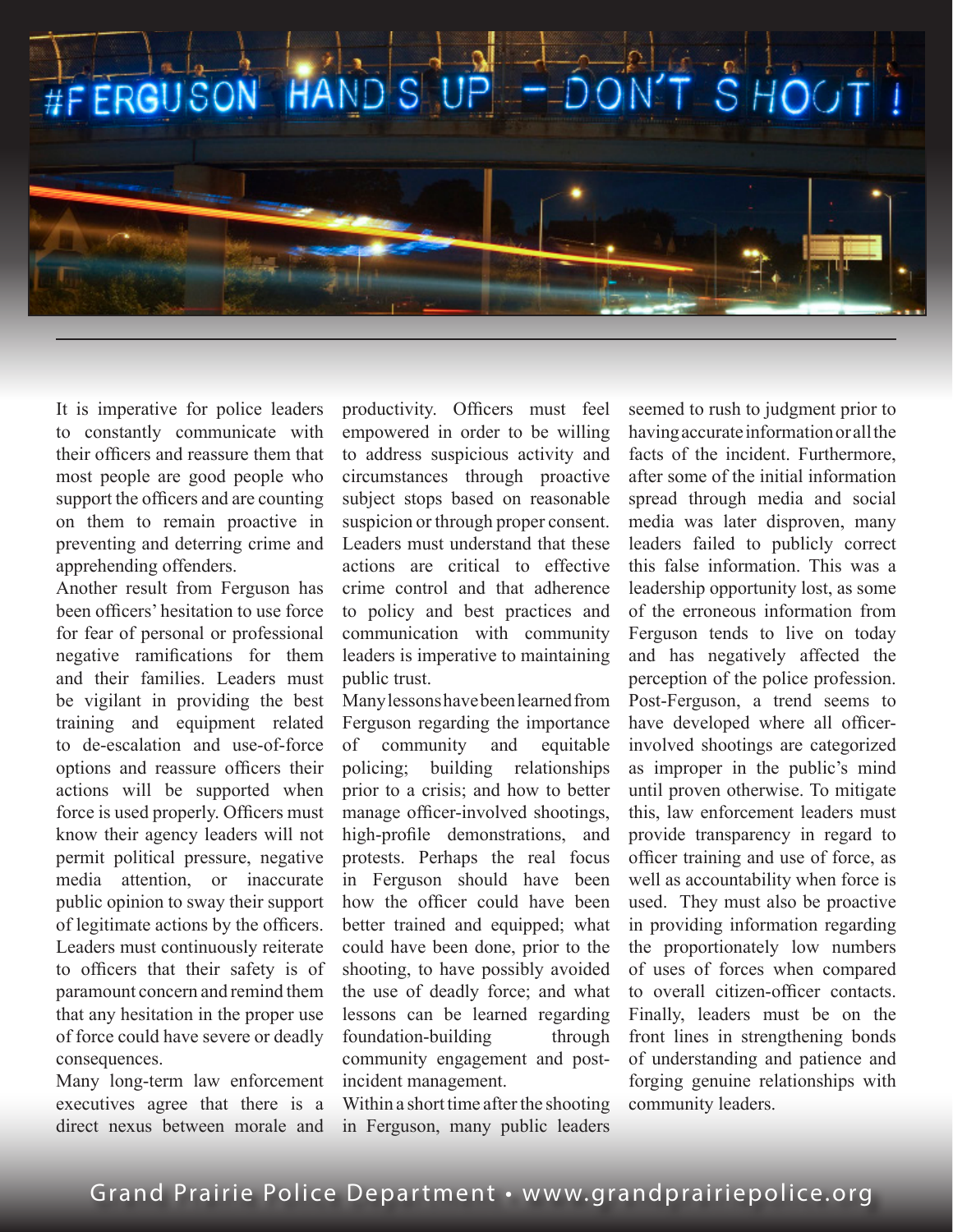

 If accomplished, these relationships should allow for a "pause button" to be pressed following a high-profile incident so law enforcement leaders can gather the facts. Once accurate facts are organized in a digestible manner, they can be disseminated to community leaders in an effort toward independent reviews of circumstances specific to an incident and enhanced unity, understanding, and thoughtful dialogue.

# **Use of Force**

Recent work by the *Washington Post* compared the number of deaths caused by police in 2015 to the number of deaths caused by police in 2016 and found them to be similar.(5) This research suggested that perhaps police reforms and de-escalation training were not working, since there was no significant decrease in officer-involved deaths in the two-year comparison. It is feasible to think that enhanced training and heightened levels of adherence to best practices need more time to develop before measurable results, such as a decrease in the number of deaths, will appear. However, let's also explore another theory. Is it possible the Ferguson Effect aspect of emboldened criminals has resulted in less hesitation to use force *against* the police? Are more people prone to challenge the police post-Ferguson? Is there an increase in incidents of enticing police to use deadly force (i.e., suicide by cop)? If so, then maybe the number of deaths caused by police in 2015 is similar to the total for 2016 because better training and improvements in policy and practices are working, but the positive changes are offset by increased violence against officers.

Recently in Grand Prairie, Texas, a vehicle pursuit ended when the driver of the suspect vehicle drove into a residential driveway and quickly exited the vehicle. As the suspect got out of his pickup truck, he immediately assumed an aggressive shooting stance toward the primary officer (K9 officer) and yelled at him that he was going to shoot him. The officer was able to immediately revert to his tactical training and awareness and quickly realized the suspect did not have a firearm in his hands. The officer deescalated the situation and released his K9 partner, who engaged the suspect and facilitated his custodial

arrest. Upon viewing the video, it was clear the suspect was enticing the officers to shoot him, and there is a misperception in many communities that police officers resort to force in most cases. The authors would argue, instead, that most officers use deadly force less often than they legitimately could. For example, in the aforementioned scenario, the back-up officers were farther back and could not clearly see the suspect's hands. Nonetheless, instead of immediately firing their weapons to stop the perceived threat, they relied on their training, worked as a team, and used restraint when deferring to the K9 officer's judgment, since he was much closer. This incident was recorded by an in-car camera, and the video was released to the public for three reasons: (1) to illustrate the splitsecond decisions officers regularly face when performing their duties; (2) to provide an example of the proliferation of suicide or attempted suicide-by-cop situations; and (3) to highlight the great work of officers and better tell the profession's story, including the fact that police officers do not always use force when legally justified to do so.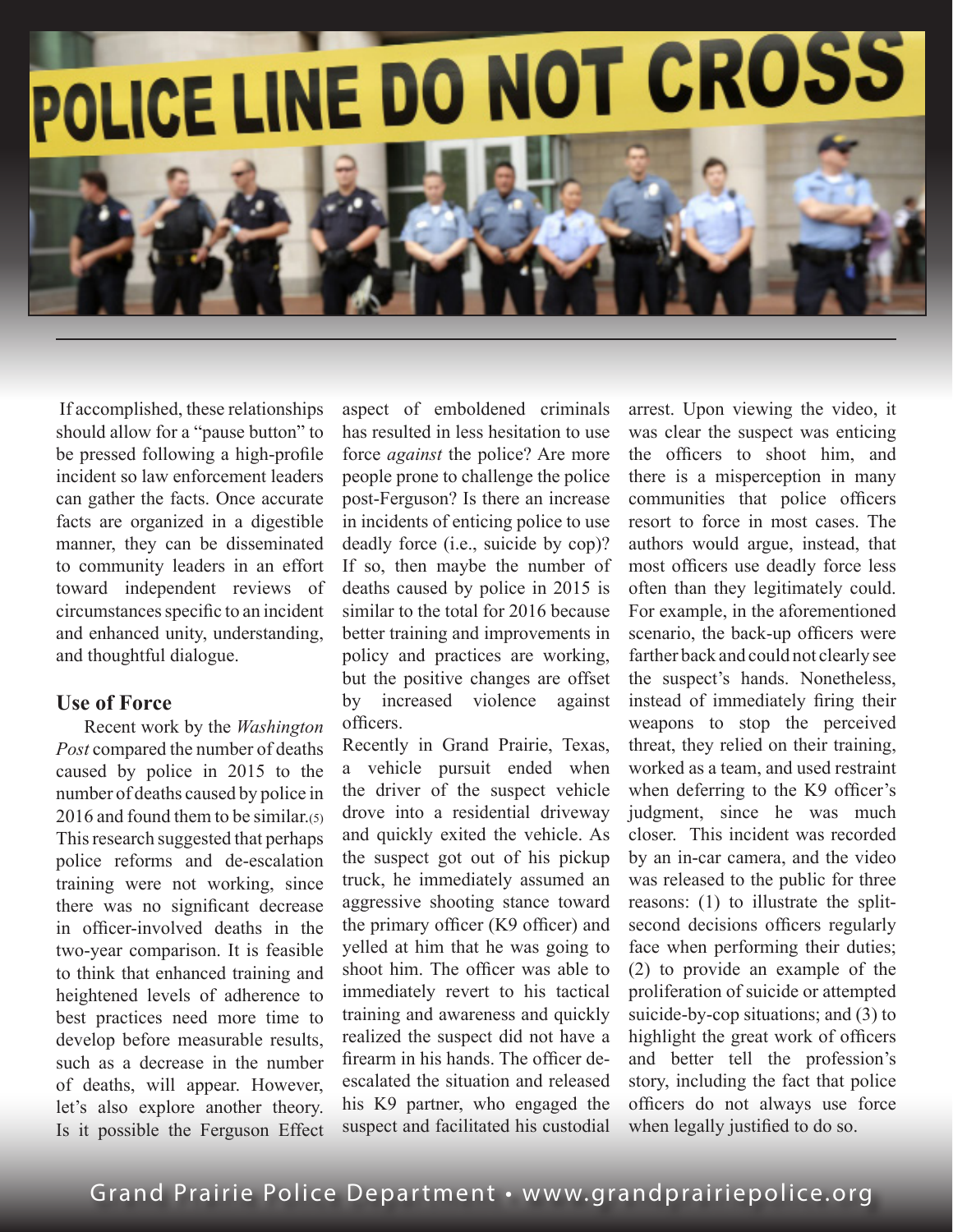

# **Building Equity Prior to a Crisis**

It is generally accepted that the Ferguson shooting was the precipitating event or release point of long-standing feelings of frustration and public perceptions that the police department was not committed to a community policing philosophy and was oppressive in its approach. Most law enforcement practitioners would probably agree that community policing and, more specifically, community engagement is a philosophy and mind-set that is critical to building public trust and creating equity, much like putting money in the bank, for a time when a controversial incident occurs. For the best outcomes, community members must view their police departments as legitimate, which is based on trust and respect. In order for law enforcement to garner optimal levels of respect as a profession, the public must know when they call 911 or contact a police officer, they will receive good service from a legitimate professional whom they can trust. The best way to attain legitimacy is through the concept of procedural justice, which is built on four elements:

1. People want an opportunity to

explain their situation to a police officer before police make decisions. 2. People react to evidence that authorities with whom they are dealing are neutral. This involves officers making decisions consistently that are not based on personal opinions and biases.

3. People are sensitive to whether they are treated with dignity and their rights are respected.

4. People focus on cues that communicate information about the intentions and character of the legal authorities with whom they are dealing (trustworthiness) $6$ .

Relationship building is a key to<br>effective community policing. effective community and engagement with available stakeholders and community partners serves to build a foundation of trust through accountability and transparency. Perhaps the term "community policing" is antiquated, and it's time to adopt the comprehensive mind-set in the policing profession that community policing *is* policing. If put into daily practice, community engagement can humanize police officers, as well as humanize interactions for those served by those officers. By raising professional expectations

and hiring individuals of strong character who are committed to service, police departments can build equity prior to a crisis. This equity could well result in heightened tolerance so that when officers do err (or are perceived to err), patience and dialogue are the preferred method of communication as opposed to riots and protests. identify areas for improvement of service.

#### **Moving Forward**

The reality is that race relations in the United States, particularly between many minorities and the police, are fraught, and interactions between officers and minorities in general are tense from time to time. It is imperative in the modern era of policing that law enforcement agencies effectively lead in celebrating cultural differences and diversity instead of allowing differences to drive people apart from one another. Fear of the unknown and cultural ignorance must not be allowed to dominate and perpetuate stereotypes. In order to ensure that officers have the necessary social development necessary for productive interactions,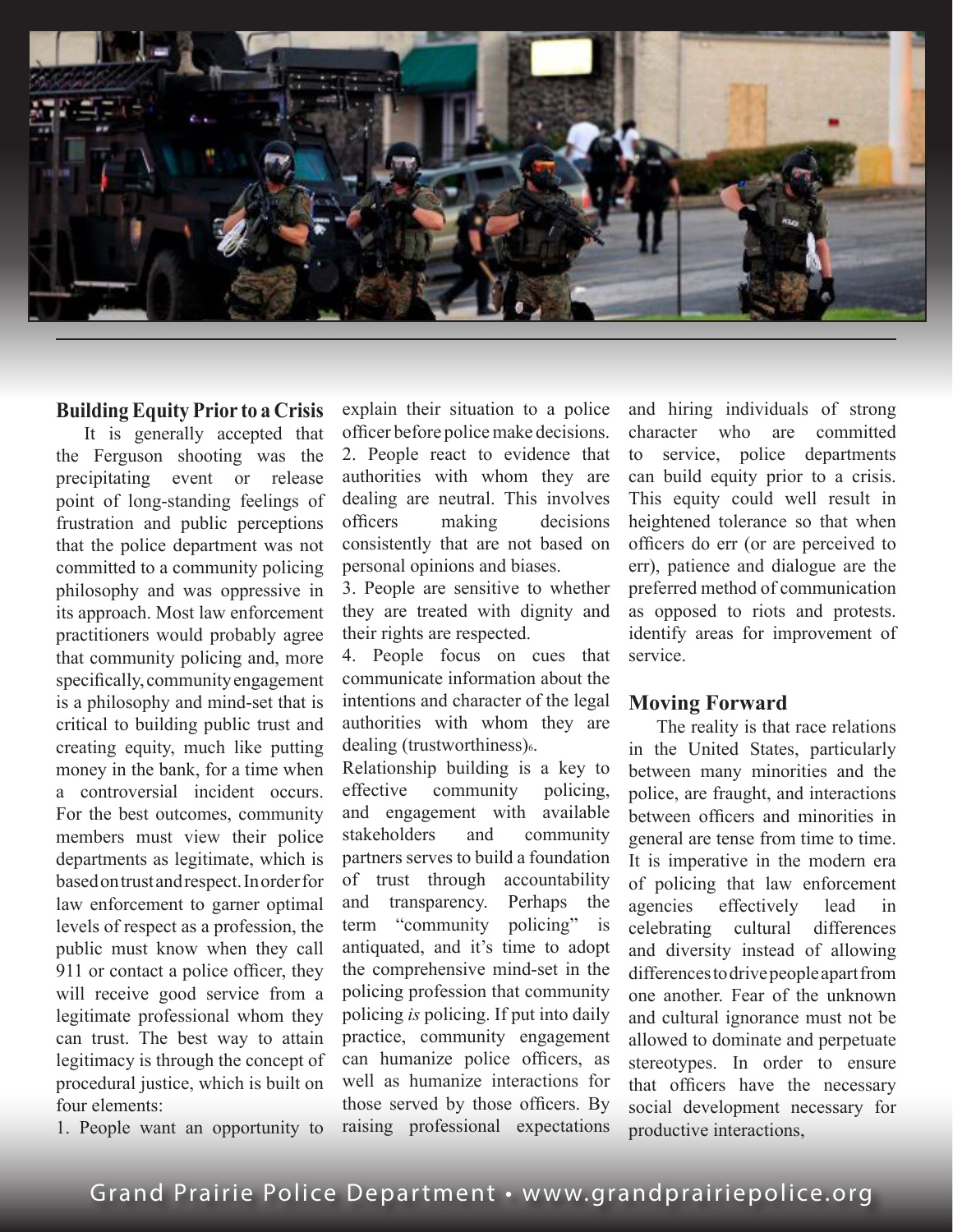

adequate training in communication must be implemented. Improvement in policing must come through increased accountability and transparency; adoption of and adherence to best practices in the profession; thoughtful media relations and proactive use of social media; emphasis of de-escalation training and less lethal options, while retaining safety for officers; consistent leadership at all levels with a commitment to community policing; openness to independent assessments of deadly force encounters; and a commitment to officer wellness. While it is incumbent upon law enforcement professionals to improve community relationships, community members must also step up and understand that, far too often, police officers are unfairly expected to solve many societal problems and injustices that fall outside their expertise and authority. Community leaders must take responsibility and ownership in working with the police and other stakeholders toward mitigating these issues. Communities, in general, must join officers in mentoring youth and advocate that police officers are societal heroes

and media attention of a select few incidents of misconduct does not represent the vast majority of citizen and officer contacts. If an "attack" on police officers perseveres, it may lead to fewer qualified applicants in the hiring pool and create a situation where many departments are forced to employ substandard recruits or reduce services, which could result in an increase in incidents of misconduct. More police officers commit suicide each year than get shot by felons, which supports the notion that law enforcement remains one of the most difficult professions in the world. Many communities believe the criminal justice system is broken and, unfortunately, the image officers hold for the profession often differs with the image held by some community members. Police leaders must remain steadfast in supporting their officers in their professional and personal capacities, acknowledging misconduct, holding the profession accountable, and continuously scanning the environment to progress toward improvement in law enforcement. Through community partnerships and engagement and treating everyone with respect and

dignity—every interaction every day, policing can align levels of service with a high level of respect from those served. Police leaders must be committed and dedicated to further improving the profession.